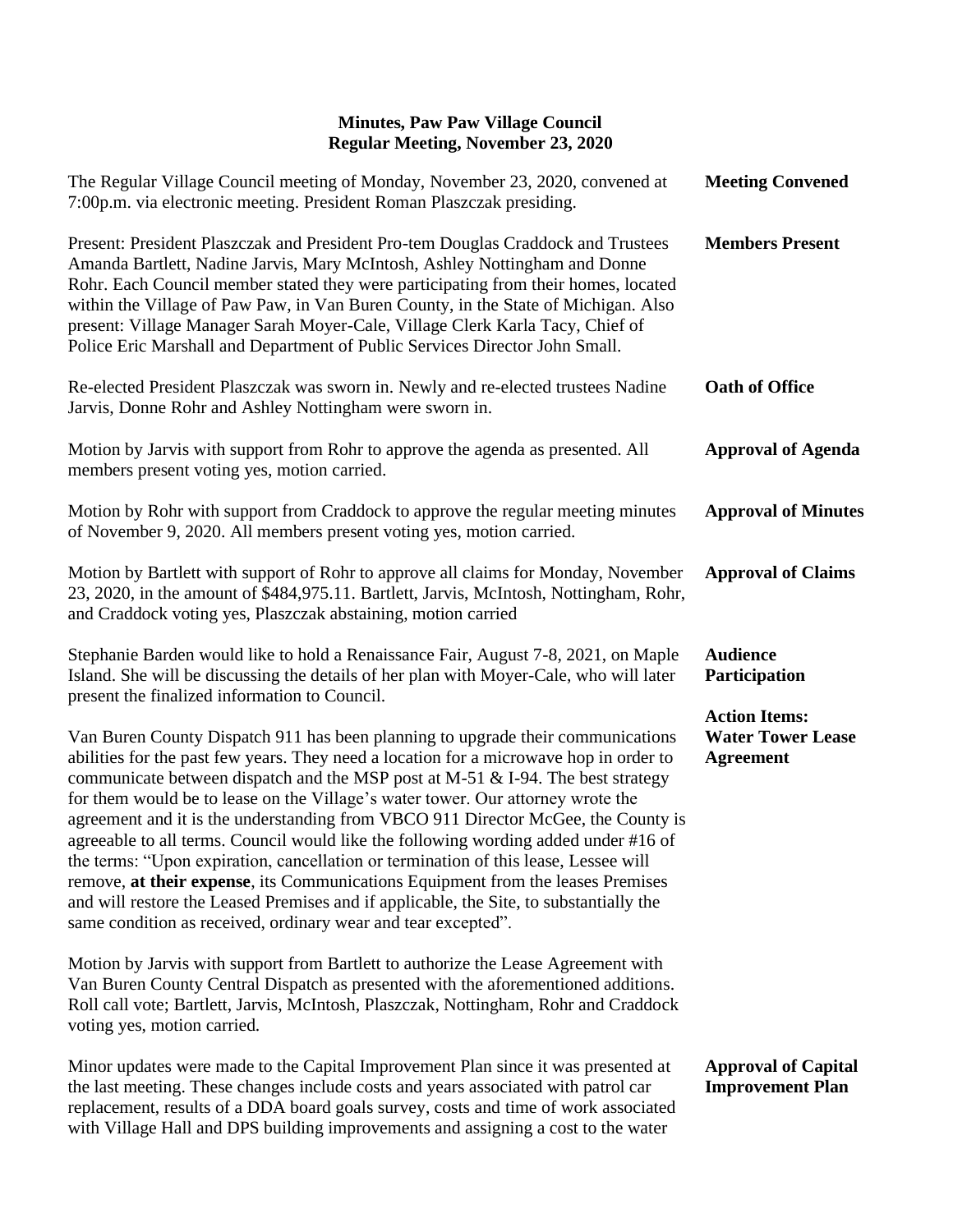asset management projects. This plan sets our objectives for budgeting; however, adoption of this plan does not authorize funding for any purchases.

Motion by Rohr with support from Jarvis to adopt the Capital Improvement Plan as presented. Roll call vote; Craddock, Rohr, Nottingham, Plaszczak, McIntosh, Jarvis, Bartlett voting yes, motion carried.

Chief Marshall would like to place an order for a new patrol vehicle now so that it will be available by the next fiscal year. This vehicle is in the CIP plan. Costs include \$39,336 for the vehicle, \$7,000 for set-up and \$950 for vehicle wrap, making the total cost \$47,316.00 **Approval of Patrol Car Purchase Order**

Motion by Rohr with support from Craddock to approve a purchase order for a 2021 Ford Explorer from Tapper Ford for an amount not to exceed \$39,336. Roll call vote; Bartlett, Jarvis, McIntosh, Plaszczak, Nottingham, Rohr and Craddock voting yes, motion carried.

The Finance and Admin committee reviewed draft material for the establishment of a donation policy for the Village. The purpose of the policy is to establish a common understanding between potential givers and the Village about how the donation will be used and what will happen to it when its useful life is over. The policy will also ensure that long term costs that may be associated with the donation are, considered upfront. Council reviewed the drafted policy and asked Moyer-Cale to make some changes. Moyer-Cale will present the finished policy once the requested changes have been made. **Adoption of Donation Policy**

MERS is requiring that we reaffirm our selection for the types of compensation we would like included as compensation towards MERS credit. Moyer-Cale presented to Council addendums that reflect our current options. **MERS Addendum Approvals**

Motion by Rohr with support from Craddock to approve the MERS addendum forms as presented. Roll call vote; Craddock, Rohr, Nottingham, Plaszczak, McIntosh, Jarvis, Bartlett voting yes, motion carried.

While working in the Carnegie Center parking lot, roof drains were tied into the storm water system and the current drain is insufficient for managing water at an acceptable rate during rain events. We received a quote from Lounsbury Excavating that covers additional drains and paving of the lot.

Motion by McIntosh with support from Rohr to approve the drain and lot improvements by Lounsbury Excavating for an amount not to exceed \$59,900. Roll call vote; Bartlett, Jarvis, McIntosh, Plaszczak, Nottingham, Rohr and Craddock voting yes, motion carried.

Director Small reports we have had issues with the water meters communication correctly with the hand-held reading units. He received a quote from a new company, Neptune, for pricing to replace the current I-Tron meters. The quote to replace all meters for lines 2" in diameter and less with corresponding software is \$350,000.

## **Approval of Carnegie Lot Improvements**

## **Non-Action Items: Water System**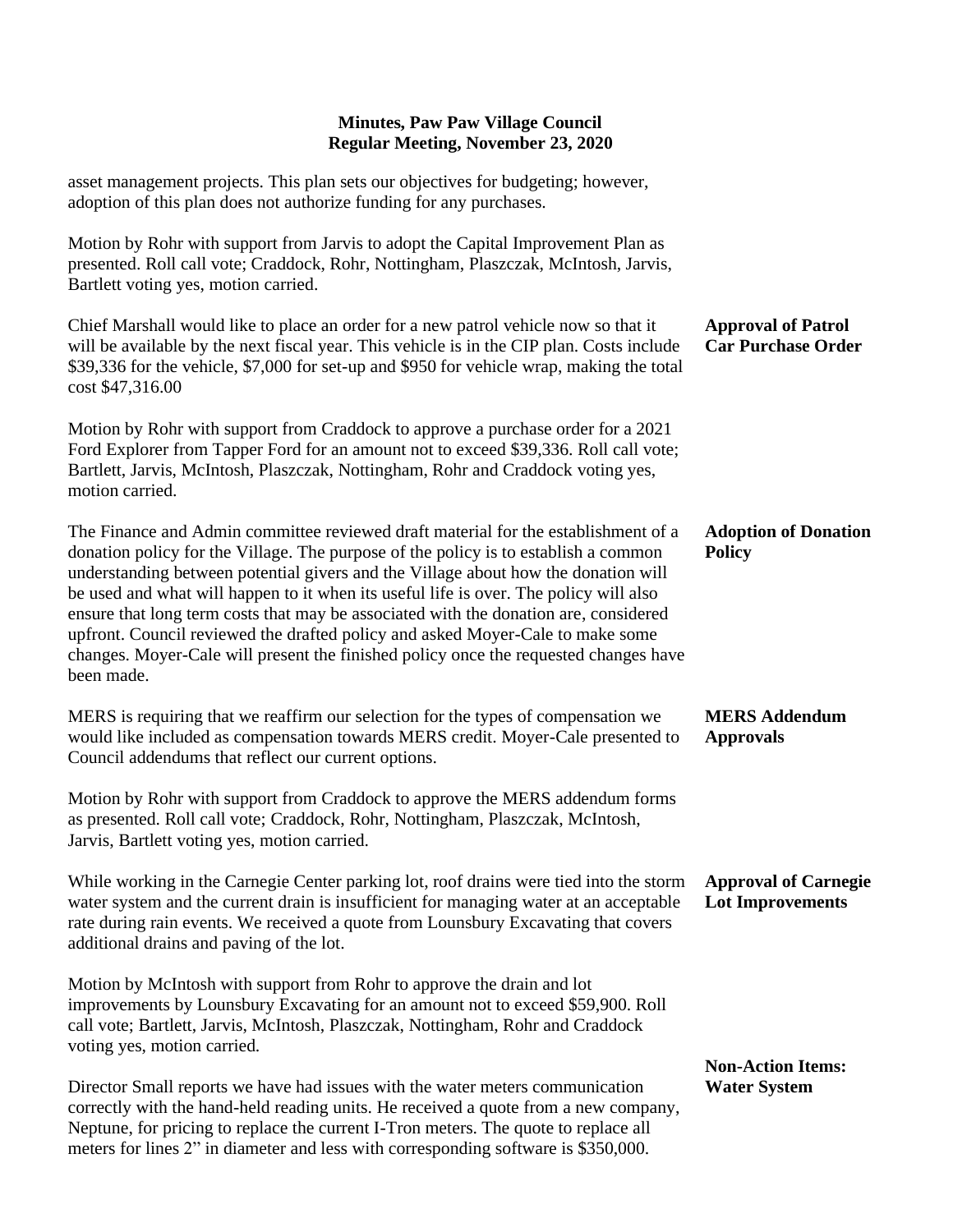Moyer-Cale reported Abonmarche reached out to the Village regarding possible EGLE Infrastructure funding opportunities.

Moyer-Cale will be getting quotes for the future Water Rate Study.

Director Small gave an update on DPS projects. The crews are currently finishing leaf pick-up and will then start on brush. The crews are also starting the installation of the Christmas decorations. Small reported they have been experiencing problems with the water/waste water system alarms. Alpha Tran installed a laptop to temporarily run the system. A quote for a new system is \$11,000. Small also reported, one of the two pumps at the Maple Street lift station went out. Kennedy Industries will be coming out to give recommendations on whether we can repair & maintain the current pumps or if a replacement will need to be made. **DPS Department Report**

| No Report.                                                                                                                                                                     | <b>Committee Meetings</b><br>and Reports<br><b>Finance and Admin</b> |
|--------------------------------------------------------------------------------------------------------------------------------------------------------------------------------|----------------------------------------------------------------------|
| No Report.                                                                                                                                                                     | <b>Public Services</b>                                               |
| No Report.                                                                                                                                                                     | <b>Parks and Rec</b>                                                 |
| Plaszczak reported the Christmas Biz Bucks campaign will be starting soon. He also<br>noted COVID Relief grants have been awarded to local businesses.                         | <b>DDA</b>                                                           |
| No Report.                                                                                                                                                                     | <b>Economic Develop</b>                                              |
| No Report.                                                                                                                                                                     | <b>Farmers Market</b>                                                |
| No Report.                                                                                                                                                                     | <b>Fire Board</b>                                                    |
| No Report.                                                                                                                                                                     | <b>Historical Committee</b>                                          |
| Rohr reported due to COVID the Housing Commission will not be hosting its annual<br>Community Dinner this year. They will be passing out individual meals to the<br>residents. | <b>Housing Commission</b>                                            |
| No Report.                                                                                                                                                                     | <b>Maple Lake</b><br><b>Preservation</b>                             |
| No Report.                                                                                                                                                                     | <b>Planning Commission</b>                                           |
| No Report.                                                                                                                                                                     | <b>Wellhead Protection</b>                                           |
| No Report.                                                                                                                                                                     | <b>Wine &amp; Harvest</b>                                            |
|                                                                                                                                                                                |                                                                      |